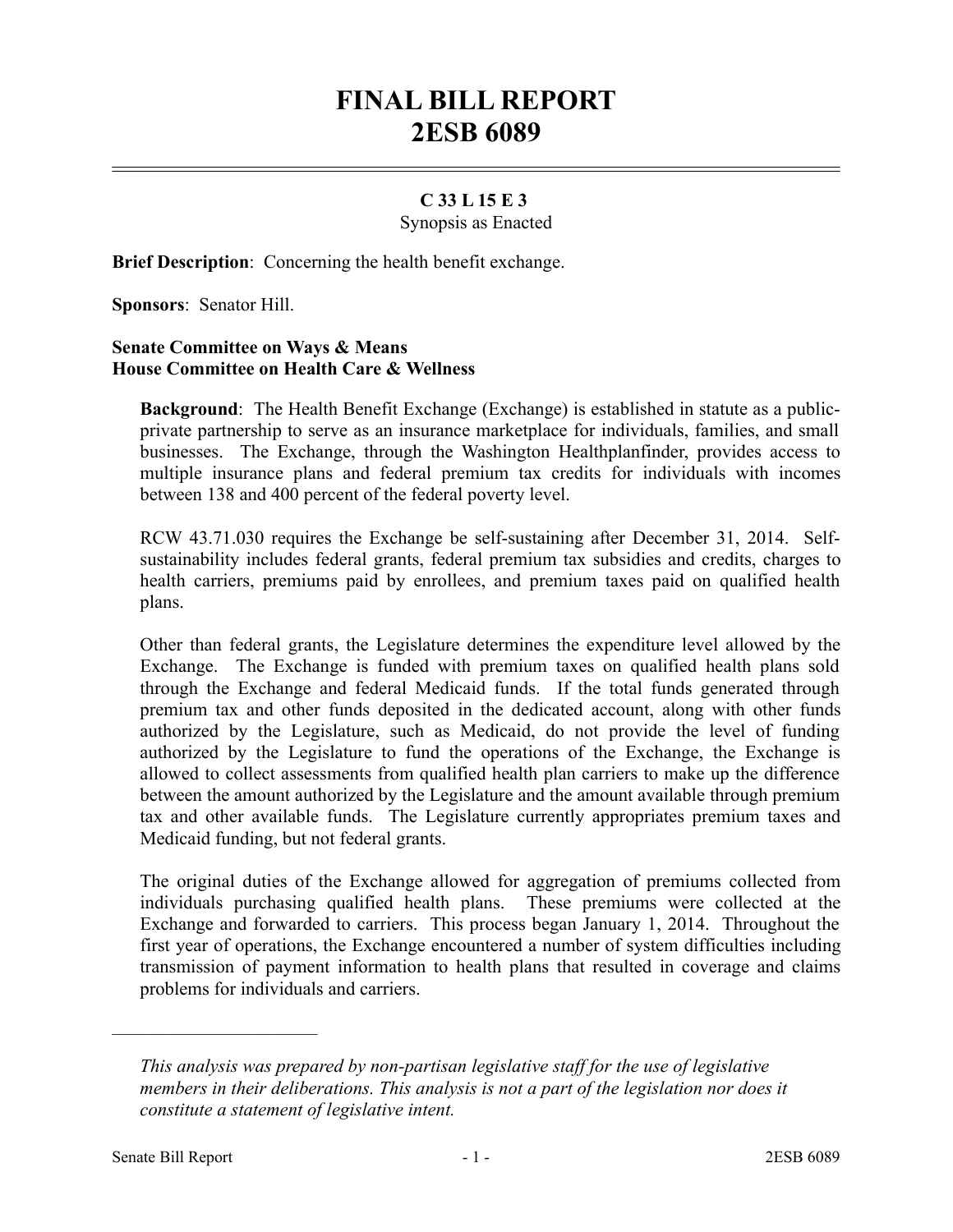In December 2014, after review of several options, the Exchange board voted to cease premium aggregation and remove premium collection and invoicing from the individual Exchange. The project planning and system redesign have begun for the 2016 open enrollment period.

**Summary**: Additional reporting responsibilities are created for the Health Benefit Exchange, including a five-year spending plan that identifies potential reductions in Exchange spending; metrics that capture the current spending levels and five-year benchmarks for spending reductions; detail capturing the annual cost of operating per enrollee; and a strategic plan for the development, maintenance, and improvement of Exchange operations that include comprehensive five-year and ten-year plans with defined outcomes and goals, as well as detailed salary and expense reports.

The five-year spending plans must identify specific reductions in the following areas: call center, information technology, and staffing, and must be submitted by January 1, 2016, to the Legislature, the Governor's Office, and the Board, with annual updates. The metrics must be developed by January 1, 2016, and must be posted on the web site, and quarterly updates must be provided to the appropriate committee of the Legislature and the Board. Additional budget detail with the annual cost of operating, per enrollee, must be tracked and reported to the Legislature and the Board on an annual basis.

The strategic plan for the development, maintenance, and improvement of Exchange operations must be developed and must include comprehensive five-year and ten-year plans with defined outcomes and goals; plans for achieving the outcomes; strategy for achieving enrollment and reenrollment targets; stakeholder and external communication plans; the identification of funding sources and a plan for allocation; a detailed report on salaries of all current employees; salary, overtime, and compensation policies; expense reports with beginning and ending fund balance by fund source; any contracts or contract amendments; and a description of staff required for operation of the program broken out by full-time positions, contracted employees and temporary staff. The strategic plan must be submitted by September 30, 2015, and annually thereafter, and the expense reports must be submitted quarterly.

The Exchange must verify qualifying documentation for enrollees seeking special enrollment due to a qualifying event as established by the Insurance Commissioner.

Notification requirements are modified related to enrollees that enter a grace period, as defined in federal law for Exchange enrollees who receive a premium tax credit and miss premium payments. The Exchange must check eligibility for enrollees in the grace period to determine if the enrollee may be eligible for Medicaid, and must conduct outreach with Medicaid information. Health care providers may encourage the enrollee in a grace period to pay delinquent premiums and provide information on the impact of nonpayment of premiums on access to health care services. Issuers of qualified health plans must include a statement in a delinquency notice to the enrollee explaining the impact of nonpayment of premiums, and include a statement in the termination notice when the grace period is exhausted about other coverage options such as Medicaid, and how to report changes in income or circumstances and any deadlines. Upon transfer of premium collection to the qualified health